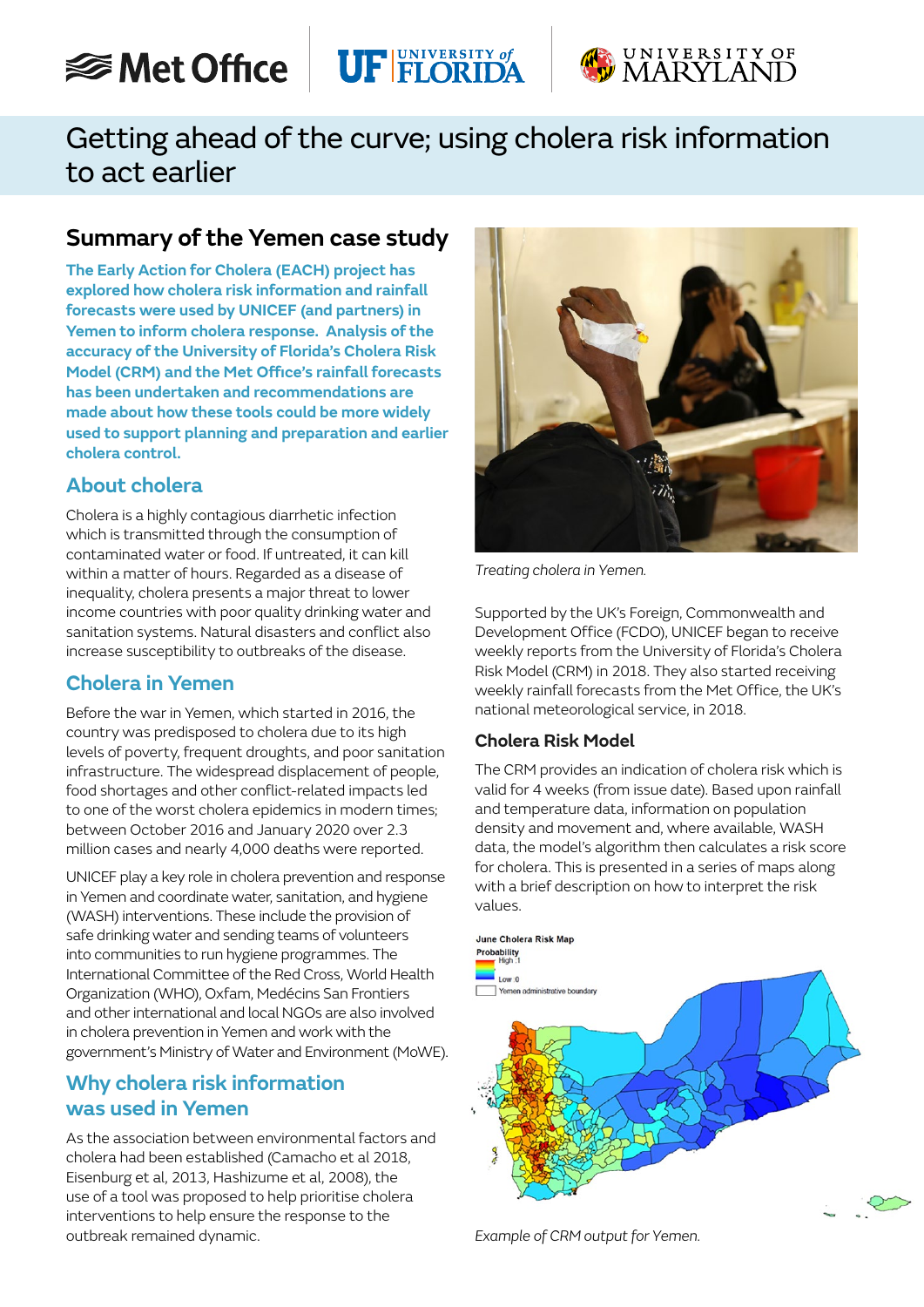

*Example of rainfall forecasts provided to UNICEF Yemen.*

# **Met Office** Yemen Rainfall Assessment Priority 1 District level forecasts for the next 10 days 972.h →96.h →120.h →144.h →168.h<br>- Day2 Day2 Day4 Day5 Day5<br>- Wadi218.Aor Thu 29.Aor Fri319.Aor Sat-01.Nkav Sun-02.Nkav

#### **Rainfall forecasts**

The Met Office provides rainfall information to users in Yemen on a weekly basis. This includes a 7-day hindcast, a 7-day forecast, a 4-week forward outlook, and a summary highlighting high-impact weather. It also includes maps showing the spatial distribution of rainfall and tables giving forecast rainfall, by category, for specific locations around the country.

### **How the information was used by cholera responders in Yemen**

Cholera monitoring and response is coordinated by an Emergency Operations Centre. The centre prepares a table of the administrative districts most affected by cholera. The CRM risk scores and rainfall forecasts are considered alongside this data and the districts are then ranked into low-high risk categories according to where there are cases already and where predictions suggest these will increase. The most appropriate action to take in high-risk districts is then identified, based on local contexts.

A significant drop in cholera cases was observed in Yemen during 2018. For example, during one week in 2018, there were 2,500 cases, compared to 50,000 during the same week in 2017. The drop in cases was attributed anecdotally by UNICEF to the forecast based early intervention actions they had been taking, using the information from the University of Florida and the Met Office.

The approach taken by UNICEF and partners in Yemen represents a novel way of tackling infectious diseases by bringing interventions forward, using predictive tools. Whilst well established in humanitarian contexts, the concept of 'anticipatory / early action' is nascent in the field of cholera control.

### **Validation: How reliable were the CRM and rainfall forecasts provided in Yemen?**

To understand whether the continued use of these tools in Yemen is appropriate, and to explore the scalability of the approach to other countries, the validity of the CRM and rainfall forecasts in Yemen was assessed.

To validate the CRM, its predictions in 2017, 2018 and 2019 were compared to recorded cases of cholera in Yemen. In the most populous governorates (comprising about 80% of the Yemeni population), the CRM's predictions were accurate 60% of the time. Assessments of the CRM's performance in other countries also supports these findings. Analysis of sensitivity, specificity, accuracy and precision, and negative predictive value, indicate changes in model risk scores predict change in number of cholera cases locally in Yemen. The CRM had the highest accuracy in 2017, followed by 2019 and 2018. Cholera has occurred consistently in Yemen each week from 2017 to 2019 and this suggests cholera is becoming endemic.

The precipitation from the Met Office forecast models used in the weekly rainfall assessments was validated against observation data. As there was an absence of in-situ rainfall observations in Yemen, satellite derived rainfall observations were used to investigate model accuracy. The forecast rainfall was given one of five categories, from light rain to storm, each with a specific threshold. The analysis showed that light rain was typically forecast to be within 11 km of the observation, whereas for heavy rain, the location accuracy was at least 160 km. The accuracy of the Met Office Global Model is higher, or similar, to models from other National Weather Centres.